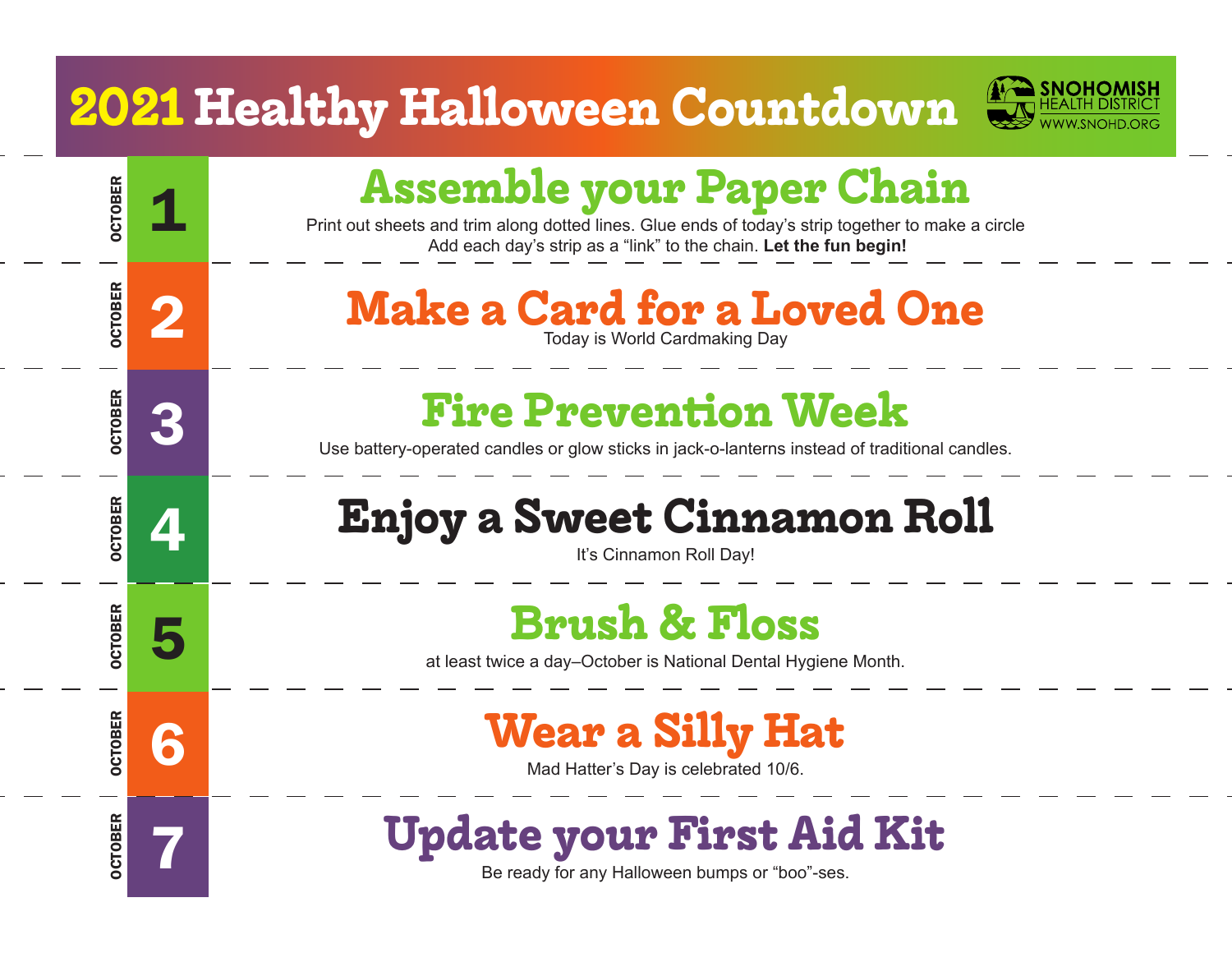| <b>OCTOBER</b><br>8 | Visit a Local Pumpkin Patch                                                                                                                                                     |
|---------------------|---------------------------------------------------------------------------------------------------------------------------------------------------------------------------------|
| <b>OCTOBER</b><br>9 | <b>Carve or Paint a Pumpkin</b>                                                                                                                                                 |
| <b>OCTOBER</b>      | <b>World Mental Health Day</b><br>World Mental Health Day exists to help raise mental health awareness.<br>How do you care for your own mental health? How can you help others? |
| <b>DCTOBER</b>      | <b>Print &amp; Color our Coloring Pages</b><br>www.snohd.org/activities                                                                                                         |
| <b>DCTOBER</b>      | <b>Silly Selfies</b><br>Take a few silly selfies and send them to loved ones.                                                                                                   |
| <b>OCTOBER</b>      | <b>Family Board Game Night</b>                                                                                                                                                  |
| <b>OBER</b><br>5o   | <b>+ Movie Scare-A-T</b><br>opcorn                                                                                                                                              |
| <b>OCTOBER</b>      | <b>Global Handwashing Day</b><br>Stock up on your favorite scented soap and celebrate!                                                                                          |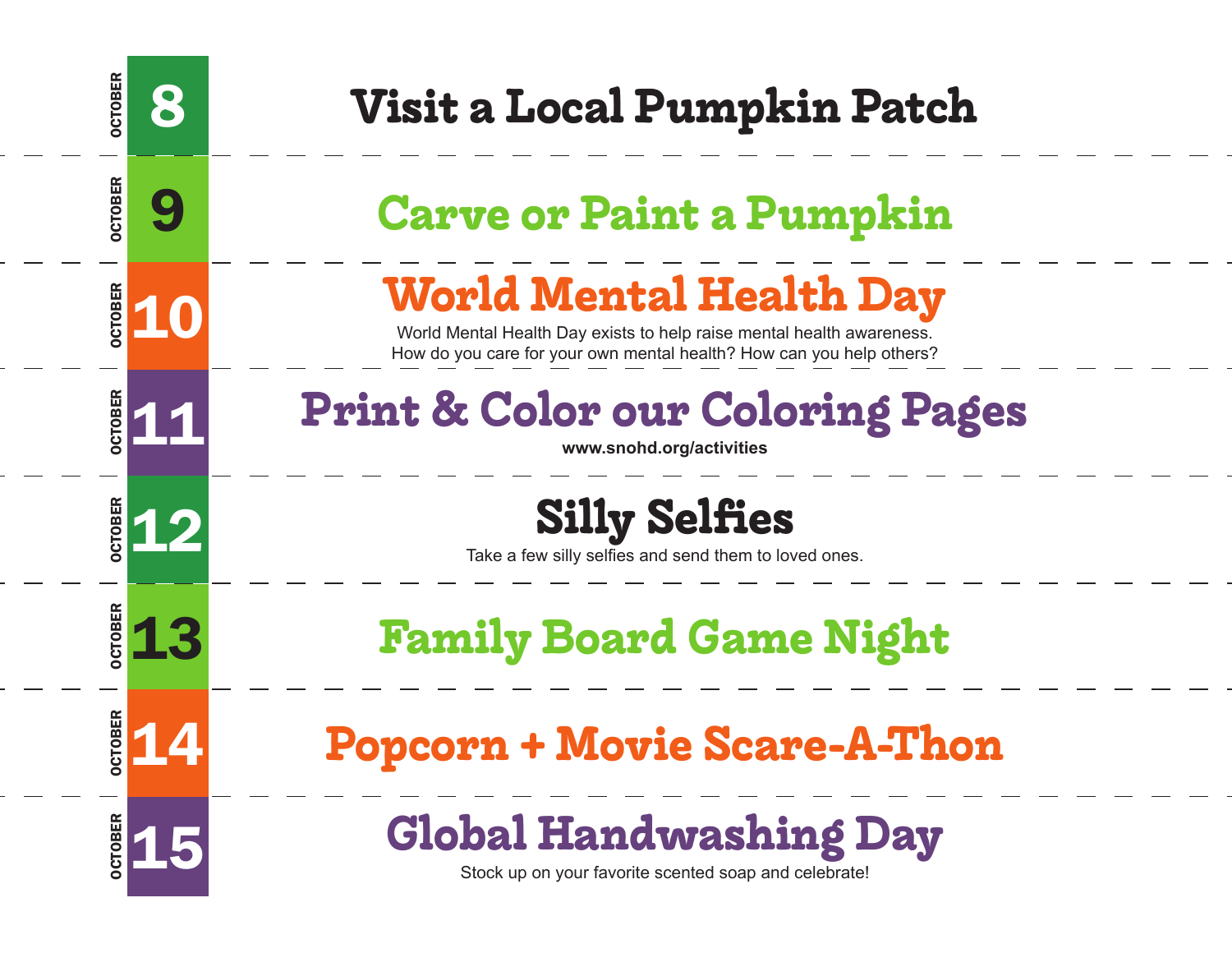

# **EXPERIMENT SEXPERIM SCRIPS 16 <b>World Food Day**<br>Experiment with growing food from scraps or trying an indoor garden.

### **17** Bake and Decorate Cookies

# **PREAD ALCE IS A STOPY ALOUD Explore your local library's online offerings.**

### **<u>E</u>ZER 19 Support Local Small Business</u>**

**EVEL 20 Write down 5 things for which you're thankful. Add to the list as you wish.** 

# **October 21 Are you and your family ready for an earthquake? Practice Drop, Cover and Hold in a Shakeout drill. Visit https://www.shakeout.org/washington/ for more information.**

### **Party Edge & Spooky Dance Party**

**Example 23** On this day of community service, think of something you can do for your neighbors and community.<br>For ideas, visit www.randomactsofkindness.org/kindness-ideas